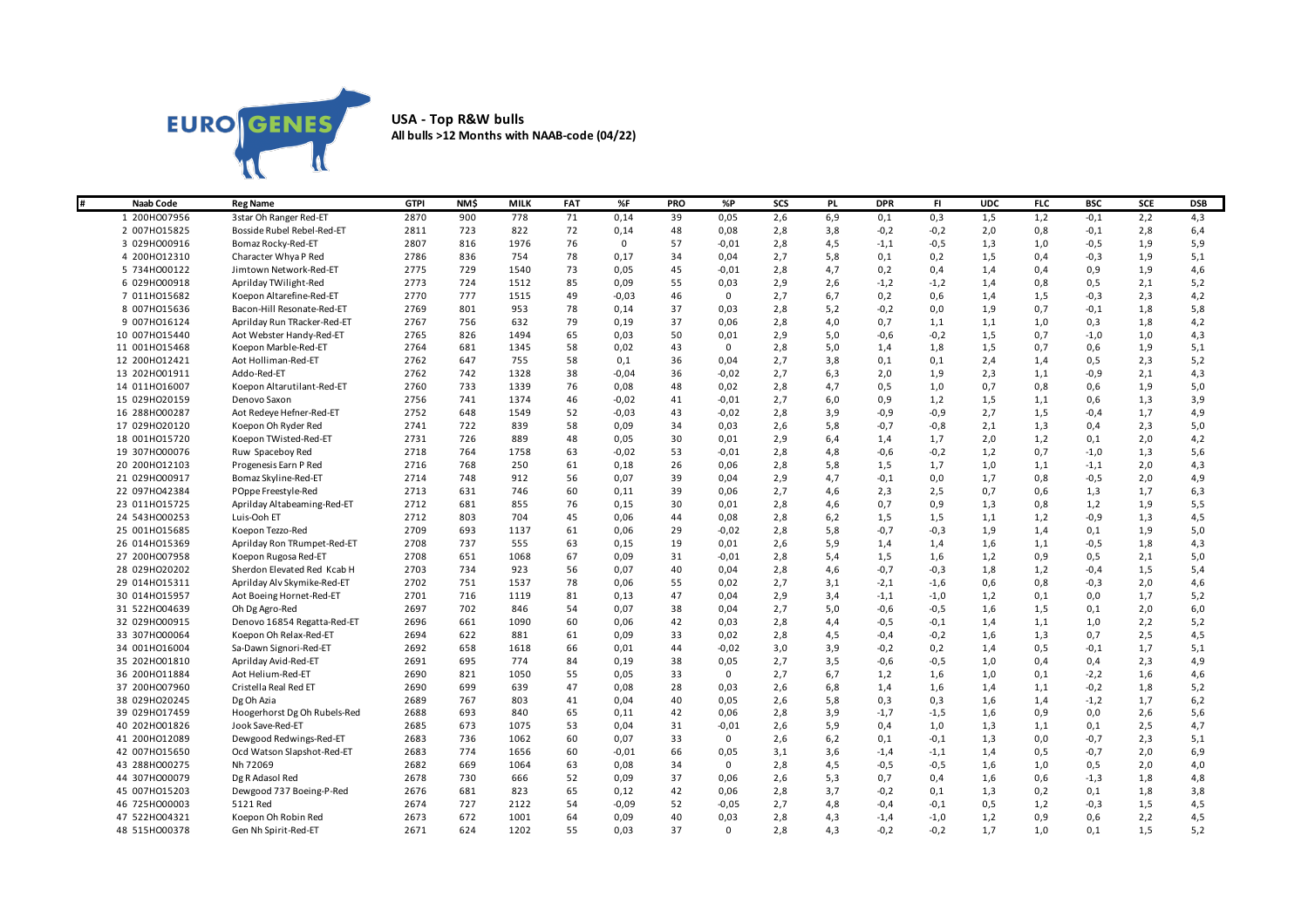| 49 001HO15726  | Aprilday Glisten-Red-ET      | 2667         | 730 | 1340        | 60 | 0,03            | 46 | 0,01        | 2,9 | 4,7 | $-0,3$ | $-0,1$ | 1,2 | 0,2    | $-0,2$ | 1,7 | 5,4 |
|----------------|------------------------------|--------------|-----|-------------|----|-----------------|----|-------------|-----|-----|--------|--------|-----|--------|--------|-----|-----|
| 50 007HO14696  | Melarry Argo Salsa-Red-ET    | 2666         | 737 | 741         | 59 | 0,11            | 46 | 0,08        | 2,7 | 4,3 | 0,0    | 0,1    | 1,2 | $-0,1$ | $-0,8$ | 2,5 | 5,4 |
| 51 001H015990  | Pine-TRee Fireking-Red-ET    | 2664         | 613 | 1035        | 47 | 0,02            | 36 | 0,01        | 2,8 | 5,1 | 0,3    | 0,5    | 1,9 | 1,0    | 0,6    | 2,0 | 5,2 |
| 52 526HO00083  | Kra-Ho Bord Red P ET         | 2660         | 806 | 1909        | 48 | 0,08            | 61 | 0,01        | 2,7 | 5,5 | $-1,0$ | $-0,5$ | 0,8 | $-0,1$ | $-1,8$ | 1,5 | 5,3 |
| 53 200HO11828  | Vogue Redeye P               | 2658         | 507 | 786         | 47 | 0,06            | 29 | 0,02        | 2,8 | 3,5 | 0,2    | 0,5    | 2,1 | 1,4    | 0,9    | 2,0 | 5,6 |
| 54 011H015635  | Bomaz Altariled Up-Red-ET    | 2656         | 687 | 909         | 63 | 0,1             | 34 | 0,02        | 2,8 | 4,4 | $-0,8$ | $-0,5$ | 1,3 | 0,8    | 0,0    | 2,3 | 4,7 |
| 55 196HO57215  | Tgd-Holstein Bronce-ET Red   | 2653         | 586 | 439         | 60 | 0,15            | 28 | 0,05        | 2,7 | 4,9 | 0,9    | 0,9    | 1,8 | $-0,1$ | 0,4    | 2,6 | 5,7 |
| 56 198HO02271  | Irongen Redkato P-Red-ET     | 2652         | 691 | 618         | 55 | 0,11            | 35 | 0,06        | 2,5 | 5,6 | 0,6    | 0,9    | 0,8 | 0,5    | $-0,1$ | 1,5 | 5,7 |
| 57 200HO11824  | Cedarwal Webdemo P           | 2650         | 571 | 1355        | 57 | 0,02            | 51 | 0,03        | 3,0 | 2,4 | $-2,5$ | $-1,8$ | 1,5 | 1,6    | 0,5    | 2,3 | 5,2 |
| 58 007HO15371  | Westcoast Skychief-Red       | 2650         | 682 | 1464        | 46 | $-0,03$         | 42 | $-0,01$     | 2,9 | 5,3 | 1,2    | 1,5    | 1,4 | 0,3    | $-0,6$ | 1,8 | 4,8 |
| 59 706HO00121  | TRent-Way-Js Redger-Red-ET   | 2648         | 606 | 1161        | 49 | 0,02            | 41 | 0,02        | 2,7 | 3,3 | $-1,1$ | $-0,6$ | 1,5 | 1,1    | 0,2    | 1,7 | 4,7 |
| 60 202HO01854  | Hmo Symbol Red               | 2648         | 649 | 499         | 50 | 0,11            | 20 | 0,02        | 2,7 | 5,7 | 1,6    | 1,6    | 1,2 | 1,2    | $-0,1$ | 1,8 | 4,0 |
| 61 007HO15313  | Pine-TRee Rager Malt-Red-ET  | 2647         | 585 | 832         | 60 | 0,1             | 30 | 0,01        | 2,9 | 3,7 | $-1,6$ | $-1,0$ | 1,8 | 1,4    | 0,2    | 2,6 | 6,4 |
| 62 515HO00398  |                              | 2646         | 732 | 1312        | 62 | 0,04            | 57 | 0,06        |     | 4,0 |        |        |     | 1,4    | $-0,8$ |     |     |
|                | Dg Dv Rammstein Red          |              |     |             |    |                 |    |             | 2,9 |     | $-1,3$ | $-1,1$ | 0,4 |        |        | 1,6 | 6,0 |
| 63 319HO00014  | S.J.K. 6745                  | 2645         | 691 | 894         | 66 | 0,11            | 38 | 0,04        | 2,7 | 4,3 | $-0,4$ | $-0,2$ | 0,8 | 0,8    | $-0,6$ | 1,7 | 5,7 |
| 64 001HO15647  | Bomaz Ryland-Red-ET          | 2644         | 767 | 1105        | 42 | $\mathbf 0$     | 38 | 0,01        | 2,8 | 6,5 | $-0,1$ | $-0,1$ | 1,4 | 0,6    | $-0,7$ | 2,3 | 4,6 |
| 65 551HO04622  | Midas-Touch Ringtone-Red-ET  | 2644         | 567 | 798         | 76 | 0,16            | 37 | 0,04        | 2,9 | 2,3 | $-1,4$ | $-0,8$ | 1,4 | 0,6    | 0,9    | 2,5 | 5,1 |
| 66 007HO15227  | Aprilday A Skymark-Red-ET    | 2643         | 668 | 1051        | 56 | 0,05            | 39 | 0,02        | 2,7 | 4,4 | $-0,5$ | 0,0    | 1,3 | 0,4    | $-0,3$ | 1,7 | 4,7 |
| 67 551HO04154  | Aot Happy Hour-Red-ET        | 2641         | 634 | 1438        | 61 | 0,02            | 41 | $-0,01$     | 2,7 | 3,7 | 0,1    | 0,2    | 0,9 | 0,2    | 0,6    | 2,2 | 3,8 |
| 68 200HO11883  | Midas-Touch Admire-Red-ET    | 2640         | 611 | 522         | 67 | 0,16            | 27 | 0,04        | 2,7 | 4,0 | $-0,3$ | $-0,1$ | 1,4 | 1,0    | $-0,2$ | 1,9 | 5,2 |
| 69 200HO11948  | Bacon-Hill Rutilant-Red-ET   | 2638         | 614 | 515         | 72 | 0,18            | 24 | 0,03        | 2,8 | 4,2 | 1,1    | 1,2    | 1,0 | 0,7    | 0,0    | 1,9 | 4,9 |
| 70 307HO00071  | Sietskeshoeve K&L Oh Bubbles | 2630         | 719 | 1019        | 63 | 0,08            | 28 | $-0,01$     | 2,7 | 5,4 | $-0,6$ | $-0,3$ | 0,9 | 0,9    | $-1,0$ | 2,1 | 4,7 |
| 71 551H004550  | Siemers Romanov-Red-ET       | 2630         | 665 | 1172        | 59 | 0,05            | 41 | 0,02        | 3,0 | 4,0 | 0,4    | 0,4    | 0,7 | 0,3    | 0,4    | 1,6 | 3,2 |
| 72 200HO07954  | Koepon Renown Red-ET         | 2628         | 705 | 818         | 54 | 0,08            | 28 | 0,01        | 2,6 | 6,4 | 0,8    | 0,8    | 0,9 | 0,8    | $-1,3$ | 1,8 | 4,9 |
| 73 200HO12070  | Progenesis Era P Red         | 2628         | 592 | 112         | 58 | 0,19            | 16 | 0,04        | 2,7 | 4,9 | 1,0    | 0,9    | 1,4 | 1,1    | $-0,1$ | 2,0 | 4,9 |
| 74 551H003826  | Bravada Erotic-Red-ET        | 2627         | 708 | 1043        | 45 | 0,02            | 47 | 0,05        | 2,7 | 5,2 | $-0,2$ | $-0,1$ | 1,1 | 0,2    | $-0,4$ | 2,3 | 5,0 |
| 75 202HO01864  | Soul Red P                   | 2627         | 659 | 970         | 38 | $^{\circ}$      | 39 | 0,03        | 2,8 | 5,4 | 1,8    | 2,0    | 0,9 | 0,9    | $-0,5$ | 1,4 | 6,5 |
| 76 014H015544  | Ocd Ronald Stefan-Red-ET     | 2627         | 635 | 468         | 45 | 0,09            | 38 | 0,08        | 2,8 | 5,5 | 0,6    | 0,4    | 1,3 | 0,7    | 0,3    | 1,9 | 5,4 |
| 77 198HO02277  | Topspeed Santos P            | 2624         | 588 | 816         | 38 | 0,02            | 43 | 0,06        | 2,8 | 4,3 | 0,3    | 0,6    | 1,7 | 0,5    | $-0,4$ | 1,8 | 4,7 |
| 78 001H015727  | Aprilday Calzone-Red-ET      | 2620         | 558 | 850         | 59 | 0,09            | 36 | 0,03        | 2,8 | 3,6 | 0,4    | 0,6    | 1,2 | 0,7    | 0,8    | 2,7 | 6,0 |
| 79 250HO15715  | Aot Ronald Highwire-Red-ET   | 2619         | 532 | 732         | 16 | $-0,04$         | 18 | $-0,02$     | 2,7 | 6,0 | 2,6    | 2,2    | 2,6 | 1,5    | 0,1    | 1,6 | 4,0 |
| 80 526HO00091  | Skaryd Dasty-Red             | 2619         | 576 | 1245        | 54 | 0,02            | 35 | $-0,01$     | 2,7 | 4,5 | $-1,7$ | $-0,9$ | 1,6 | 1,2    | 0,1    | 2,4 | 5,6 |
| 81 319HO00017  | Dg Oh Antonio                | 2619         | 623 | 728         | 55 | 0,09            | 36 | 0,05        | 2,8 | 3,6 | $-1,5$ | $-1,1$ | 1,9 | 1,2    | $-0,5$ | 2,7 | 5,8 |
| 82 202HO01834  | Sudena Safari Red            | 2618         | 611 | 782         | 32 | 0,01            | 31 | 0,02        | 2,7 | 5,3 | 0,7    | 1,2    | 1,4 | 1,1    | 0,2    | 1,9 | 4,6 |
| 83 515HO00336  | Rhala Re BLues Red           | 2616         | 628 | 1804        | 44 | 0,08            | 42 | $-0,05$     | 2,8 | 5,9 | 0,9    | 1,0    | 0,8 | 0,6    | 0,9    | 1,9 | 5,7 |
| 84 029HO20006  | Shg Rainstorm Red            | 2616         | 636 | 458         | 55 | 0,13            | 33 | 0,07        | 2,8 | 3,7 | $-0,4$ | $-0,3$ | 1,5 | 0,6    | $-0,6$ | 2,7 | 4,6 |
| 85 250HO15316  | Sa-Dawn Alt Rd Rainy-Red-ET  | 2615         | 523 | 888         | 52 | 0,06            | 42 | 0,05        | 2,9 | 2,9 | 0,0    | 0,1    | 1,1 | 0,8    | 1,2    | 2,0 | 4,8 |
|                |                              |              | 617 |             | 37 |                 | 59 |             |     |     |        |        |     |        |        |     |     |
| 86 551HO04423  | STgen Juice-Red-ET           | 2610<br>2609 | 692 | 1971<br>335 | 39 | $-0,13$<br>0.09 |    | $-0,01$     | 2,9 | 3,8 | -0,5   | $-0,3$ | 1,5 | 0,2    | $-0,8$ | 2,1 | 5,6 |
| 87 097HO42497  | Delta Cartoon P-Red          |              |     |             |    |                 | 27 | 0,06        | 2,8 | 6,9 | 2,0    | 2,0    | 0,8 | 1,1    | $-0,4$ | 1,6 | 5,2 |
| 88 007HO15441  | Morningview Riggins-Red-ET   | 2606         | 554 | 1156        | 46 | 0,01            | 31 | $-0,02$     | 2,9 | 3,1 | $-0,8$ | $-0,7$ | 1,9 | 1,5    | $-0,2$ | 1,6 | 4,8 |
| 89 515HO00381  | Sik I Am Red PP              | 2605         | 630 | 1288        | 28 | $-0,07$         | 45 | 0,02        | 2,8 | 5,3 | 0,3    | 0,8    | 1,2 | 0,3    | $-0,2$ | 1,9 | 5,9 |
| 90 566HO01337  | Mr Rollen-Ns BY The Way-Red  | 2602         | 556 | 712         | 36 | 0,03            | 36 | 0,05        | 2,8 | 4,1 | 1,4    | 1,6    | 1,2 | 0,9    | 0,4    | 2,3 | 6,6 |
| 91 551HO04528  | Jimtown Noway-Red            | 2601         | 661 | 1063        | 54 | 0,05            | 51 | 0,06        | 3,0 | 3,6 | $-1,8$ | $-1,2$ | 1,0 | 0,5    | $-0,4$ | 2,3 | 6,1 |
| 92 011HO15712  | Koepon Altacostanzo-Red-ET   | 2599         | 670 | 773         | 47 | 0,06            | 29 | 0,02        | 2,8 | 6,3 | 1,0    | 1,3    | 0,8 | 0,3    | 0,8    | 2,1 | 4,2 |
| 93 001HO15375  | Koepon Sasta-Red             | 2599         | 624 | 1245        | 61 | 0,04            | 41 | 0,01        | 2,8 | 3,3 | $-2,9$ | $-2,0$ | 1,2 | 1,4    | $-0,4$ | 1,8 | 4,1 |
| 94 202HO01901  | Vox Say Red PP               | 2598         | 576 | 859         | 23 | $-0,03$         | 38 | 0,04        | 2,8 | 5,3 | 0,3    | 0,6    | 1,6 | 1,7    | $-0,3$ | 1,7 | 6,3 |
| 95 007HO15314  | Pine-TRee Mark Sam-Red-ET    | 2595         | 641 | 1371        | 66 | 0,05            | 33 | $-0,03$     | 2,9 | 3,2 | 0,4    | 0,8    | 0,7 | 0,1    | $-0,4$ | 1,2 | 3,9 |
| 96 202HO01881  | Ernest-Red-ET                | 2595         | 608 | 1514        | 42 | -0,05           | 42 | $-0,02$     | 2,8 | 4,9 | -0,3   | $-0,3$ | 1,2 | 1,2    | 0,7    | 1,8 | 5,2 |
| 97 180HO95963  | Pinot Red                    | 2594         | 554 | 1447        | 34 | $-0,07$         | 50 | 0,02        | 2,7 | 4,3 | 0,4    | 0,8    | 1,3 | $-0,2$ | 1,2    | 2,0 | 5,4 |
| 98 526HO00088  | Vzod Cicero Red-ET           | 2594         | 558 | 1054        | 43 | 0,01            | 29 | $-0,01$     | 2,6 | 5,5 | $-0,6$ | $-0,4$ | 1,7 | 0,5    | 0,4    | 2,1 | 5,0 |
| 99 180HO95776  | Pavel Red                    | 2592         | 666 | 1175        | 55 | 0,03            | 37 | $\mathbf 0$ | 2,8 | 4,2 | $-1,4$ | $-1,2$ | 1,0 | 0,8    | $-0,4$ | 1,7 | 4,1 |
| 100 543HO00275 | Riozzo Diavolo Rosso         | 2590         | 521 | 1072        | 49 | 0.03            | 48 | 0,05        | 2,7 | 2,5 | 2,0    | 2,3    | 0,3 | 0,1    | 1,0    | 1,5 | 5,1 |
| 101 307HO00062 | Selekta Buster-Red-ET        | 2585         | 576 | 968         | 51 | 0,05            | 24 | $-0,02$     | 2,7 | 4,2 | 1,8    | 2,2    | 1,0 | 0,1    | $-0,2$ | 1,8 | 4,2 |
| 102 526HO00082 | Kra-Ho Best Red ET           | 2584         | 629 | 1328        | 41 | $-0,03$         | 44 | 0,01        | 2,7 | 5,2 | 0,0    | 0,0    | 0,8 | 1,0    | $-0,9$ | 1,1 | 6,1 |
| 103 566HO01308 | Aprilday 139 Pat-Me-Red-ET   | 2584         | 635 | 641         | 60 | 0,12            | 43 | 0,08        | 2,9 | 3,2 | 0,6    | 1,1    | 0,5 | 0,2    | $-1,2$ | 2,2 | 5,7 |
| 104 566HO01336 | Dewgood Ringleader-Red-ET    | 2583         | 573 | 1503        | 45 | $-0,04$         | 39 | $-0.03$     | 2,8 | 4,4 | $-1,5$ | $-1,5$ | 1,7 | 0,6    | 0.3    | 2,0 | 5,2 |
| 105 014HO15725 | TRent-Way-Js Rameway-Red-ET  | 2582         | 450 | 982         | 37 | 0               | 52 | 0,07        | 3,0 | 1,7 | $-0,3$ | $-0,1$ | 1,6 | 0,6    | 1,0    | 2,6 | 5,2 |
|                |                              |              |     |             |    |                 |    |             |     |     |        |        |     |        |        |     |     |